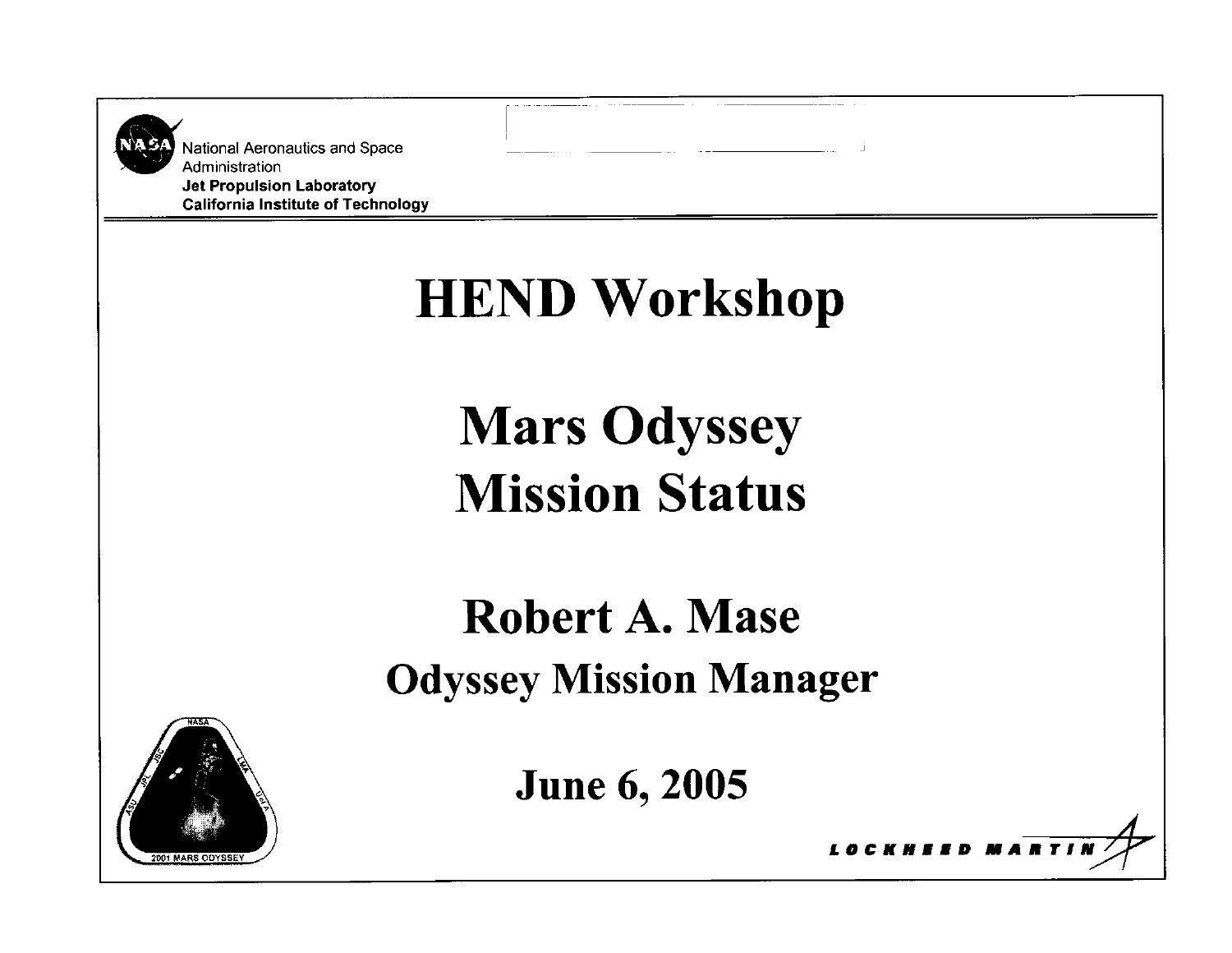

National Aeronautics and Space<br>Administration **Jet Propulsion Laboratory California Institute of Technology** 

# *Mars Odyssey*

#### **Mission Statistics**

| <b>Mission Milestone</b>                                    | <b>Primary</b><br><b>Mission</b> | <b>Current</b><br>(May 3, 2005) |  |  |  |
|-------------------------------------------------------------|----------------------------------|---------------------------------|--|--|--|
| Days of Science Mapping Operations (since Feb 19, 2002)     | 917                              | 1169                            |  |  |  |
| Mars-Years of Science Mapping Operations                    | 1.33                             | 1.70                            |  |  |  |
| Earth-Years of Science Mapping Operations                   | 2.5                              | 3.20                            |  |  |  |
| Total Number of Science Mapping Orbits (since Feb 19, 2002) | 11,142                           | 14,200                          |  |  |  |
| Total Number of Orbits around Mars (since Oct 23, 2001)     | 11,958                           | 15,016                          |  |  |  |
| Days in Orbit around Mars (since Oct 23, 2001)              | 1035                             | 1287                            |  |  |  |
| Days Since Launch (since April 7, 2001)                     | 1235                             | 1487                            |  |  |  |
| <b>Total MER UHF Data Returned</b>                          | 56 Gbits                         | 105 Gbits                       |  |  |  |
| <b>Total Science Data Returned</b>                          | 2038 Gbits                       | 2440 Gbits                      |  |  |  |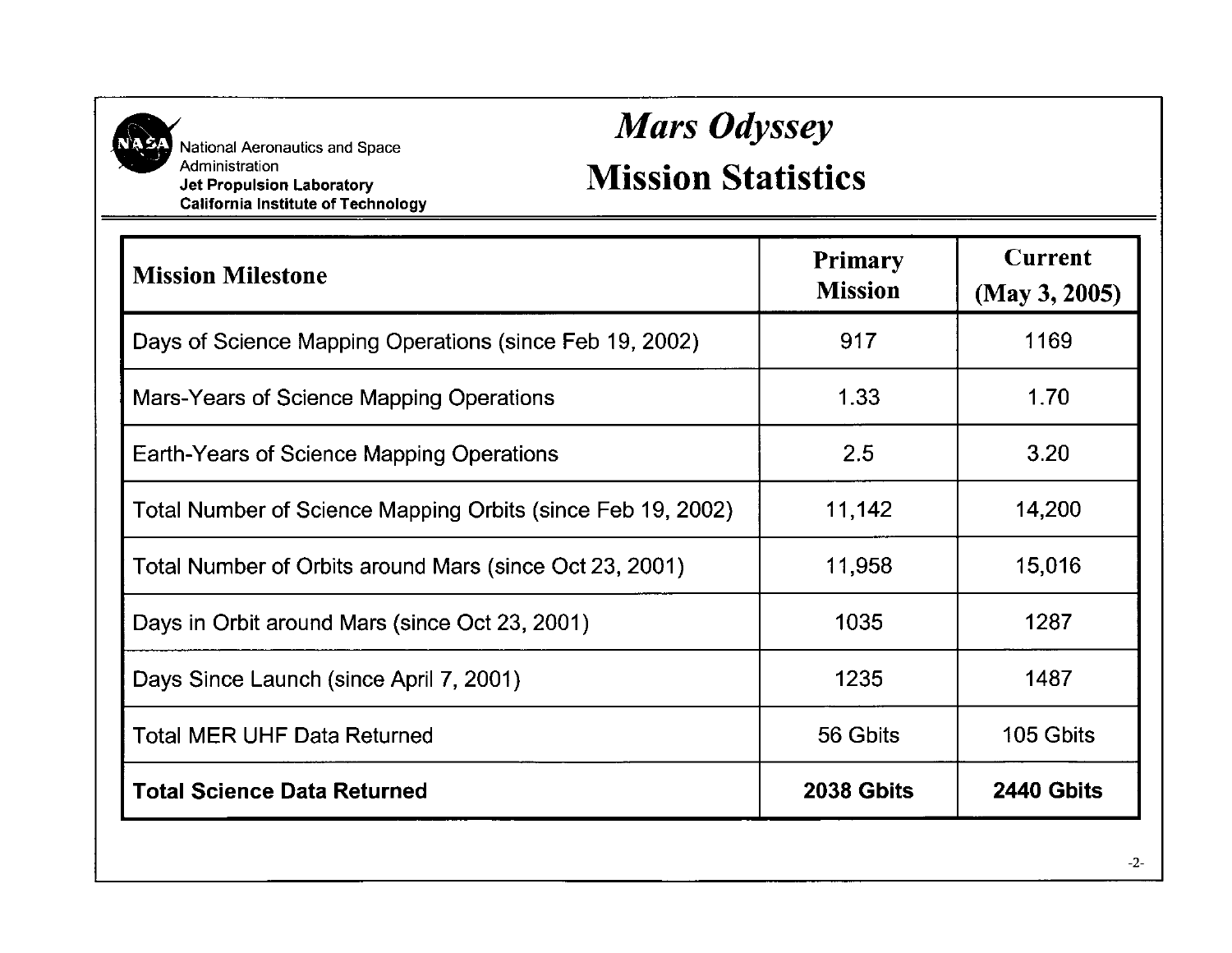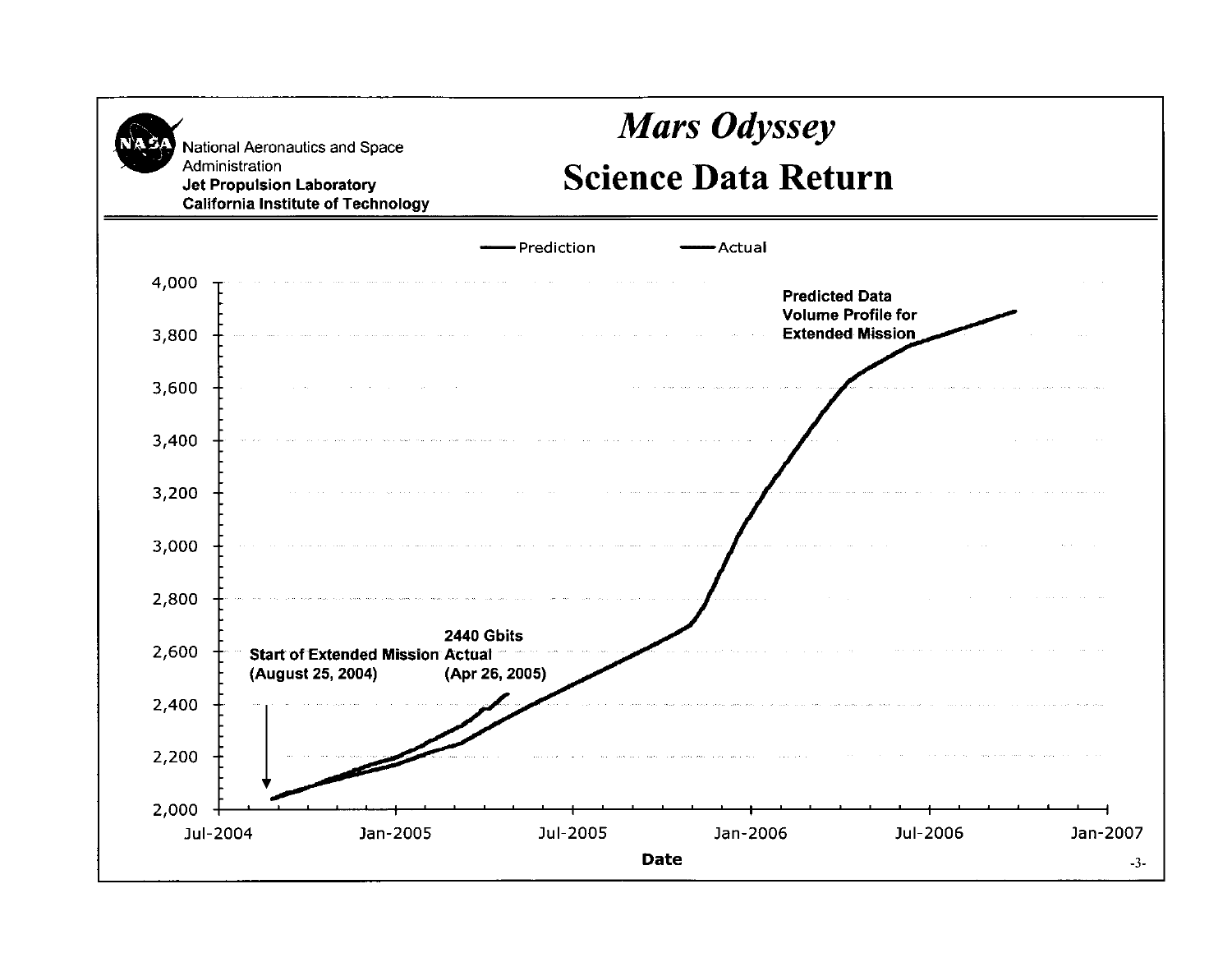

National Aeronautics and Space<br>Administration **Jet Propulsion Laboratory California Institute of Technology** 

### *Mars Odyssey* **UHF Relay Support**

## **UHF Relay campaign is back to normal**

- 4 day interruption during Odyssey safe-mode  $\bullet$
- **Total Data Return: (as of April 27, 2004)**  $\bullet$

| <b>Return Data Path</b>     | <b>Total Data Return</b> | Percentage |  |  |  |  |  |
|-----------------------------|--------------------------|------------|--|--|--|--|--|
| <b>Mars Odyssey</b>         | <b>104,475 Mbits</b>     | 91%        |  |  |  |  |  |
| <b>Mars Global Surveyor</b> | 6,231 Mbits              | 6%         |  |  |  |  |  |
| Direct-To-Earth             | 3,688 Mbits              | 3%         |  |  |  |  |  |

- Working with PHX to coordinate future UHF relay support  $\bullet$ 
	- Preliminary MOA with PHX **is** signed
	- ODY agreed to fully support PHX EDL Communications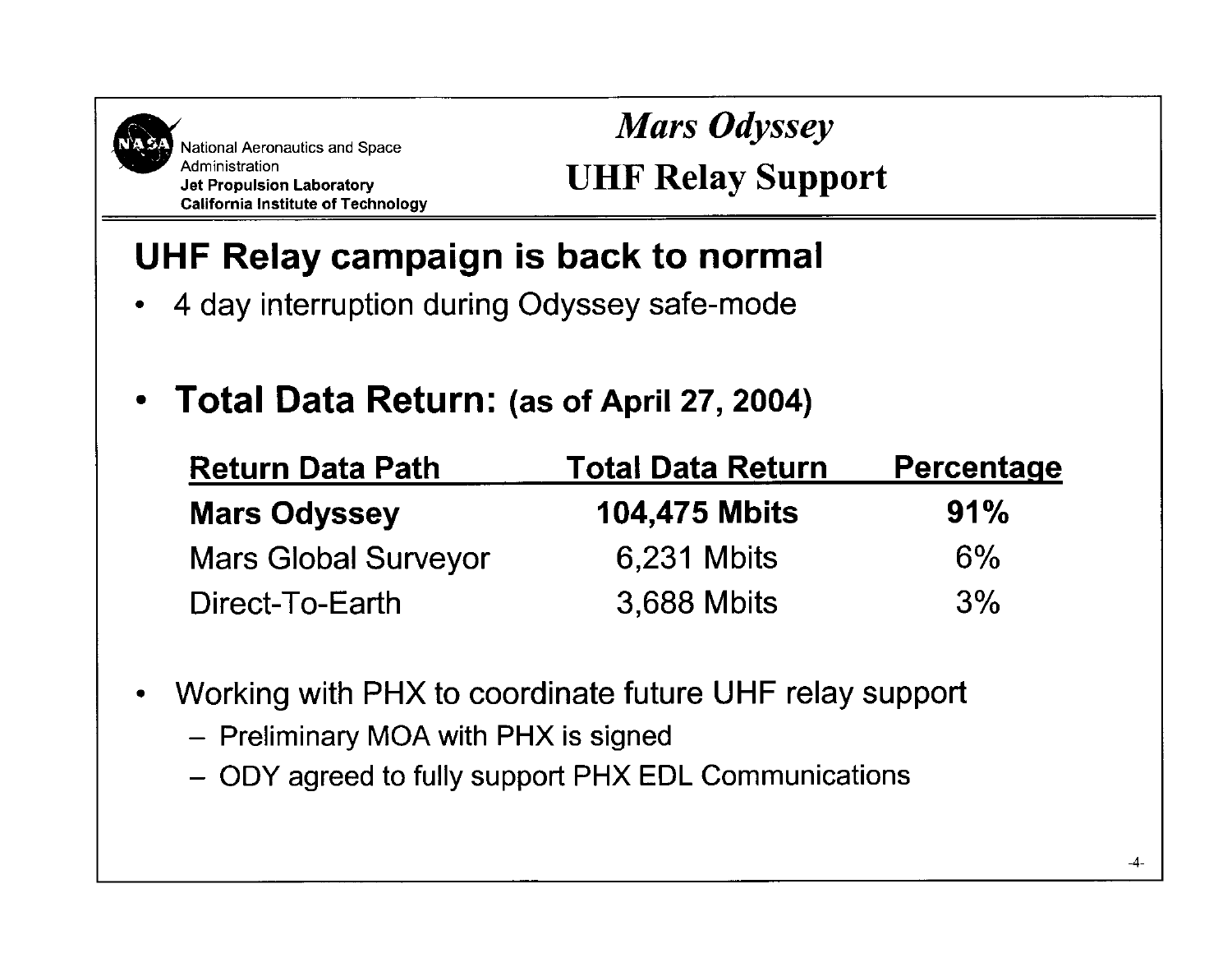National Aeronautics and Space *Mars Odyssey*<br> **Administration**<br> **Administration California Institute of Technology** 

**Jet Propulsion Laboratory Consumables and Expected Lifetime** 

**As of Apr 1,2005:** 

- Propellant Remaining: 37.4 kg ± 3 kg
	- Nominal usage is  $\sim$ 1 kg per year for momentum management
- TCM Valve Thermostats
	- 4.3 years of formal lifetime remaining
	- Expect to last indefinitely, no qua1 data exists beyond 100,000 cycles

#### IMU

- 6.4 years of lifetime remaining
- B-side available, could develop all-stellar attitude determination, LlMs provide 2000 hours of advance warning
- HGAGimbals: 13 years of life remaining
- Battery: 23 years of life remaining
- SSPA: 23 years of life remaining
- Solar Array Gimbals: 25 years of life remaining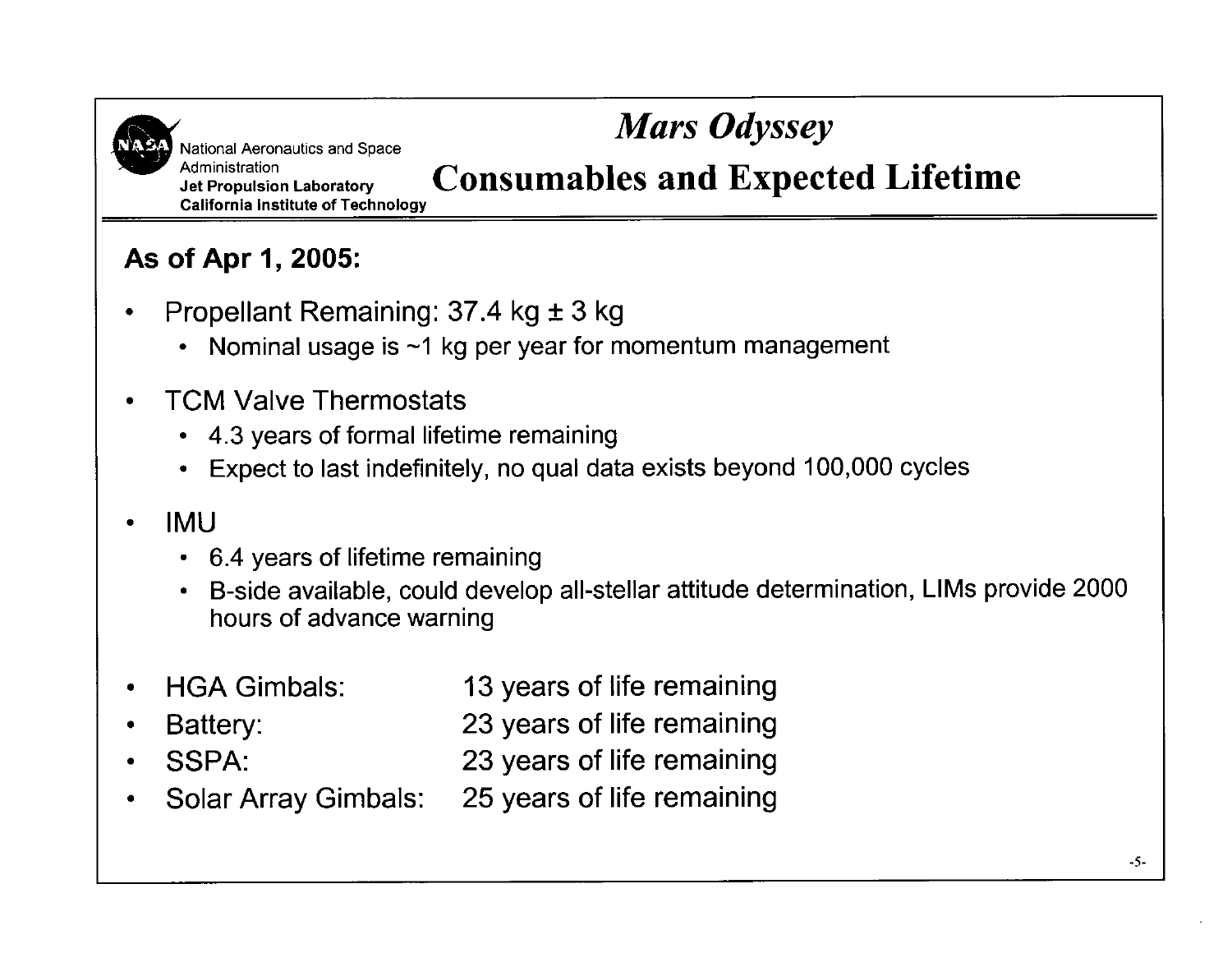| National Aeronautics and Space<br>Administration<br><b>Jet Propulsion Laboratory</b><br><b>California Institute of Technology</b> | <b>Mars Odyssey</b><br><b>Spacecraft Activity</b>                                                                                                                       |
|-----------------------------------------------------------------------------------------------------------------------------------|-------------------------------------------------------------------------------------------------------------------------------------------------------------------------|
| Mar 15, 2004                                                                                                                      | 10,000 Orbits around Mars                                                                                                                                               |
| Aug 24, 2004                                                                                                                      | <b>End of Primary Mission</b>                                                                                                                                           |
| Aug 25, 2004                                                                                                                      | <b>Start of E1 Extended Mission</b>                                                                                                                                     |
| Sept 10, 2004                                                                                                                     | <b>Solar Conjunction</b>                                                                                                                                                |
| Apr 2, 2005<br>May 2, 2005<br>June 22, 2005<br>July 6, 2005<br>Aug 25, 2005<br>Sept 7, 2005<br>Sept 30, 2006                      | Safe-Mode Entry<br>15,000 Orbits around Mars<br>5° Yaw Attitude<br>12° Yaw Attitude<br>5° Yaw Attitude<br><b>Return to Nadir Attitude</b><br>End of E1 Extended Mission |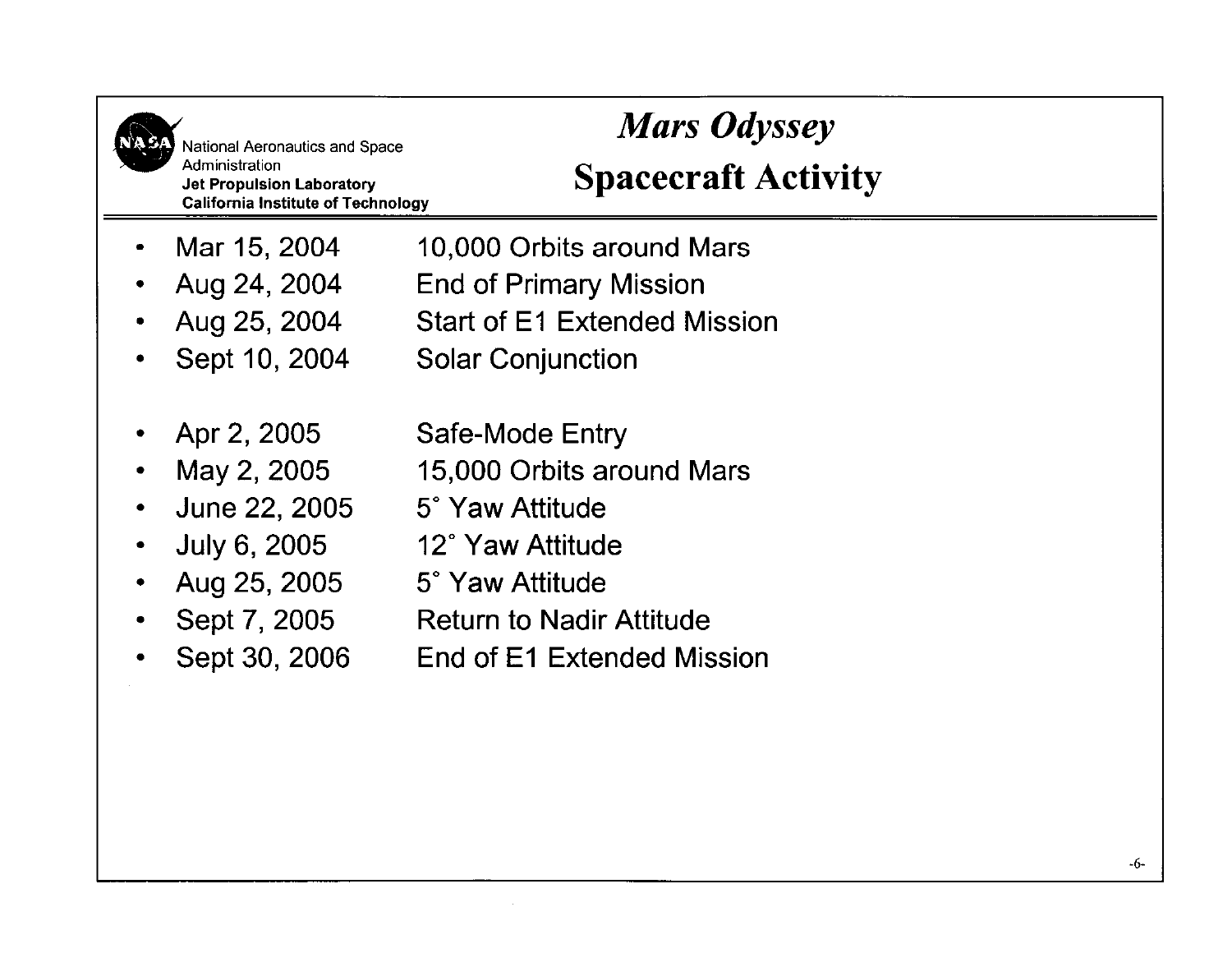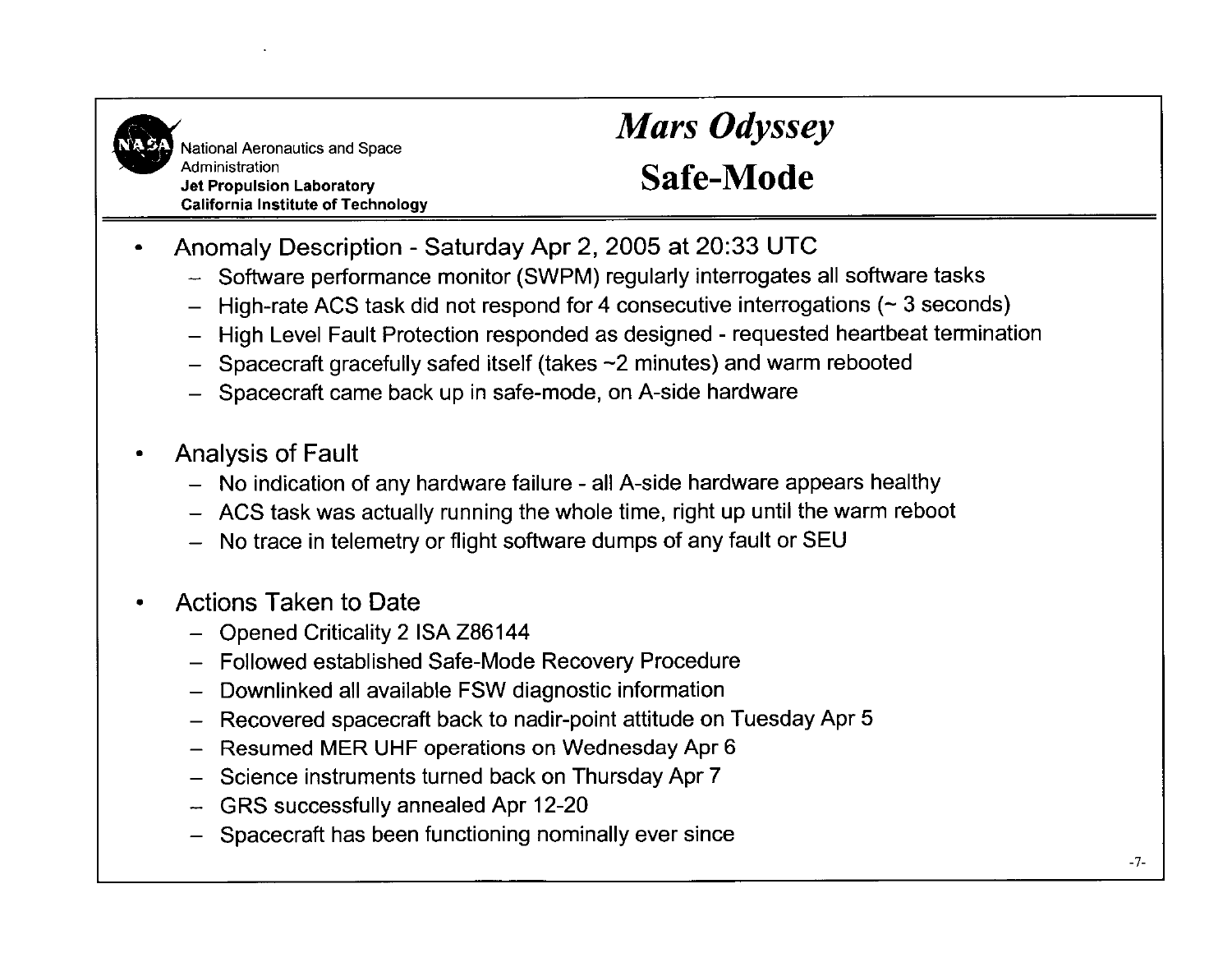

National Aeronautics and Space *Mars Odyssey*<br> **Administration**<br> **Administration Jet Propulsion Laboratory California Institute of Technology** 

## **Safe-Mode (cont)**

- Ongoing Analysis  $\bullet$ 
	- LMSS anomaly investigation team developed a fault tree
	- Continuing to investigate available telemetry, and analyzing flight code
		- Have not yet exhausted all possible avenues
	- Analyzing environmental effects does not appear to be an SEU
	- Investigating a method to reproduce anomaly in the testbed
	- Searching for evidence of similar behavior on other spacecraft
	- Engaging JPL assistance to aid in root cause investigation
- Current Theory
	- ACS task task may have been in partial deadlock with another task
- Corrective Action
	- Root cause not yet uncovered, so no corrective action to take at this point
	- Pursuing an increase to the task trace buffer to preserve longer history during a fault response
	- Held lesson-learned to improve safe-mode recovery procedure for future
- Residual Risk
	- Should this anomaly reoccur, we would end up in safe-mode again
		- Although safe-mode is undesirable, it has proven to be safe for the spacecraft
	- Safe-mode implies interruption to science data collection and MER UHF relay support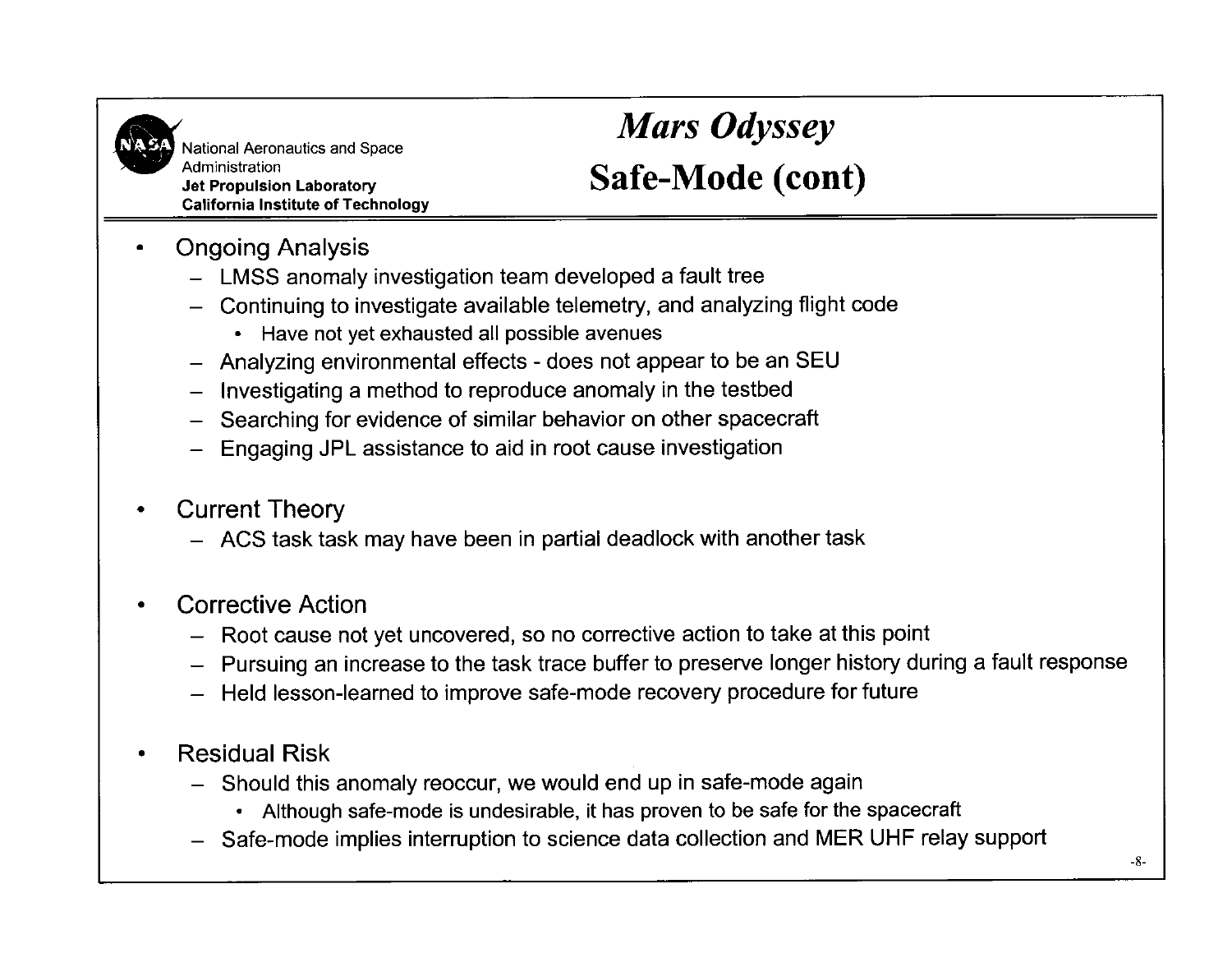

National Aeronautics and Space

#### **Jet Propulsion Laboratory California Institute of Technology**

#### **Mars Odyssey**<br> **Administration**<br> **Administration**<br> **4.1 Mars "Rendezvous" with Mars Express**

- ODY Navigation Team regularly monitors ODY close approaches with MGS and MEX
	- MEX orbit rotates through ODY and MGS orbits provides regular "opportunities"
		- We rely on MEX to provide updates on their orbit evolution
	- ODY orbit specifically designed to never intersect with MGS orbit
- Nav Team discovered a close approach on May 7 of less than 10 km
	- Followed up with MEX project at JPL and later ESA
	- Discovered that MARSIS deployment (May **4)** will slightly alter the MEX orbit
		- Introduced another close-approach opportunity on May 5
		- Thruster-based attitude control during deploy will introduce significant trajectory uncertainty
		- Trajectory perturbation cannot be entirely modeled a-priori, will not know until after the fact
	- MEX orbit "cloud of uncertainty" will definitely intersect with ODY orbit
- Mitigation Options Considered
	- Do nothing analyze probability of impact and convince ourselves that it is sufficiently low
	- MEX perform a collision avoidance maneuver (implemented)
	- MEX delay MARSIS deployment
	- ODY perform a collision avoidance maneuver
- Actions Taken
	- MEX successfully performed an orbit phasing maneuver on Apr 28
	- ODY prepared a contingency maneuver just in case
	- MEX agreed to jointly monitor these opportunities in the future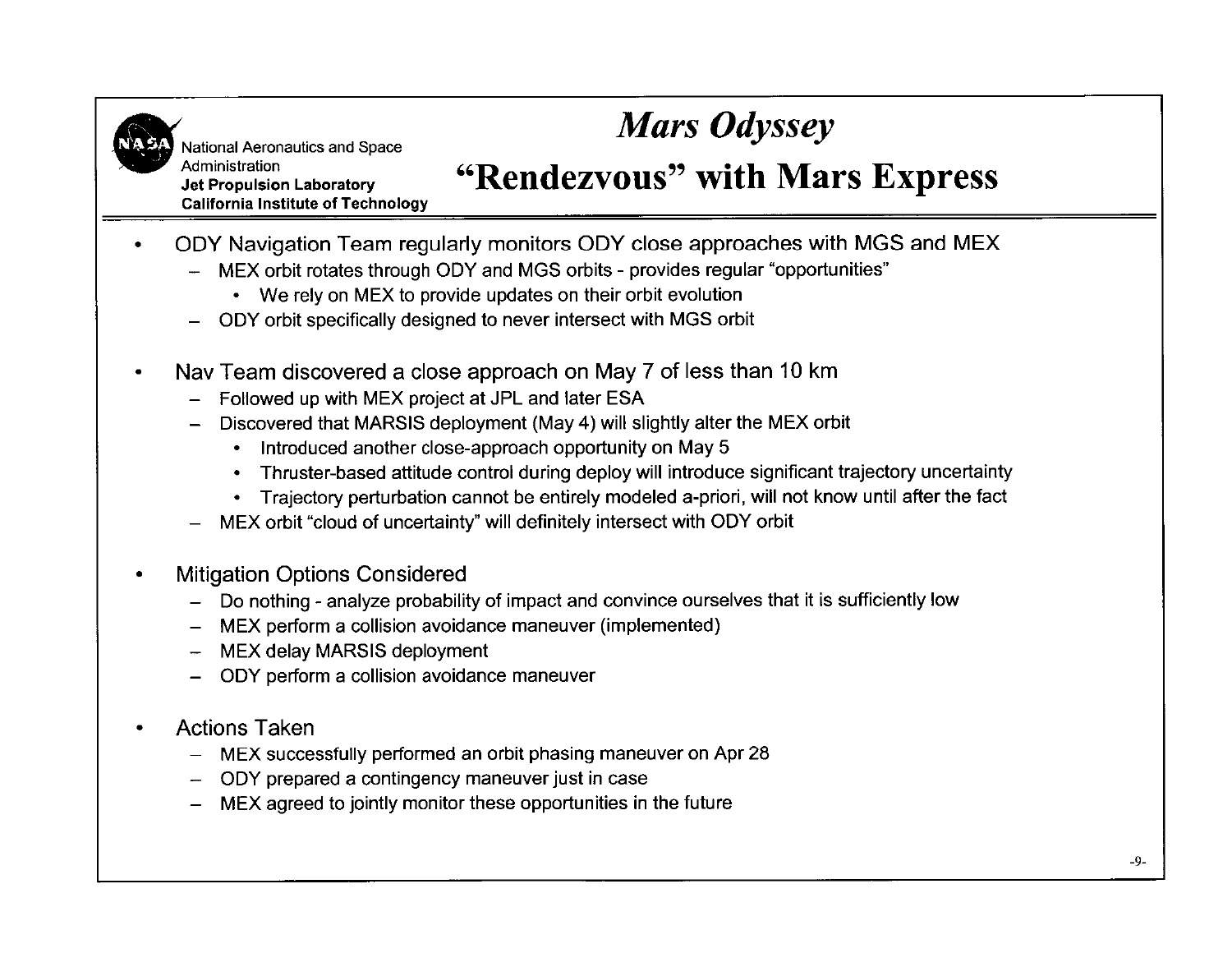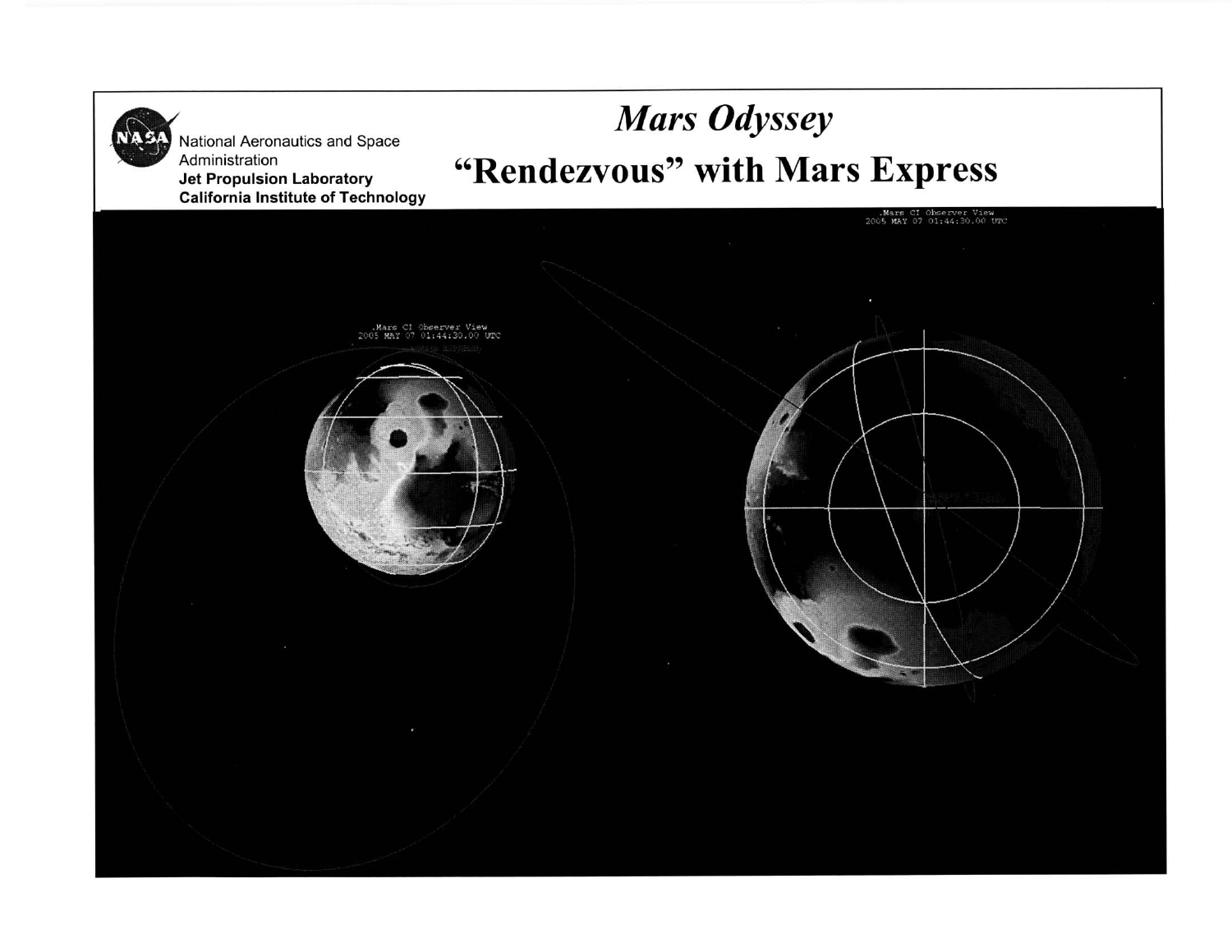

*Mars Odyssey* 

## **Restricted HGA Pointing Issue**

**Jet Propulsion Laboratory California Institute of Technology** 

- \* Range of motion of High-Gain Antenna gimbals will preclude the High-Gain Antenna from pointing at the Earth throughout the entire orbit
	- Earth at maximum elongation from Sun as viewed from ODY orbit
	- Period lasts from mid-June through mid-September 2005
	- $-$  This is a new geometry we did not experience in the Prime Mission
- Impact without mitigation  $\bullet$ 
	- $-$  In worst case downlink data volume would drop by a factor of 3-4
	- In worst case contact times too short to perform an uplink, lasts for several weeks
- Mitigation Strategy  $\bullet$ 
	- Yaw the spacecraft by 5-12 degrees to enable HGA to point towards Earth
- Impacts
	- Primary science impact to THEMIS IR, smears the images or effectively lowers the resolution
- **Schedule** 
	- Strategy and schedule complete (see backup material)
	- Flight product build and test in May
	- Implement Yaw attitude on the spacecraft in mid-June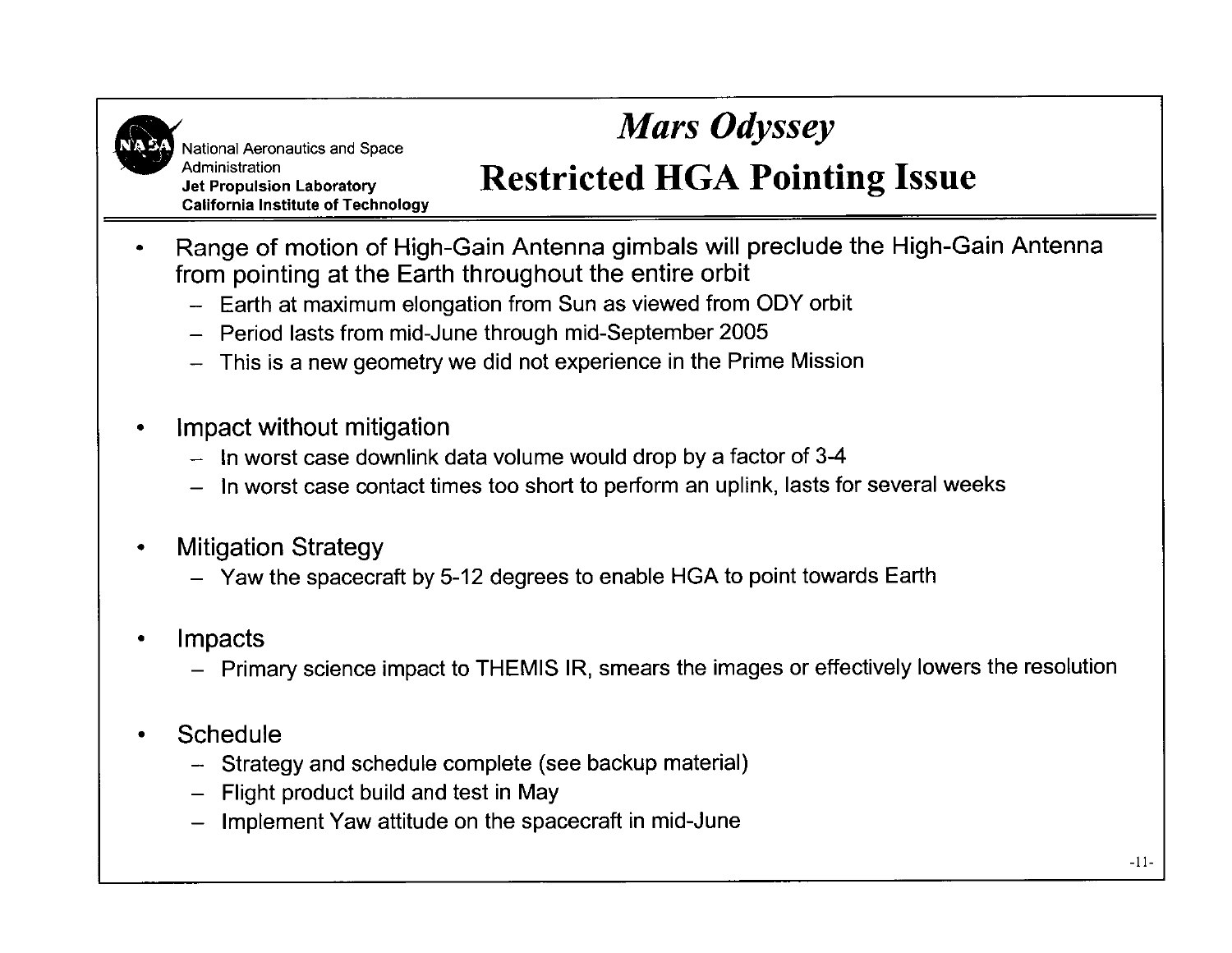

National Aeronautics and Space

#### **Mars Odyssey**

Administration **Jet Propulsion Laboratory Schedule for Yaw Attitude Implementation California Institute of Technology** 

| <b>Activity Name</b>        | <b>Start</b><br>Date | Finish<br>Date | May '05 |    |     |         |     | <b>Jun '05</b>          |            |    |            | <b>Jul '05</b> |    |           |    | <b>Aug 05</b> |                |                  |    |    | Sept '05             |               |                 |    |
|-----------------------------|----------------------|----------------|---------|----|-----|---------|-----|-------------------------|------------|----|------------|----------------|----|-----------|----|---------------|----------------|------------------|----|----|----------------------|---------------|-----------------|----|
|                             |                      |                |         | 8  |     | 15   22 | -29 | $\overline{\mathbf{S}}$ | 12   19    |    | 126        | $\mathbf{3}$   |    | $10 - 17$ | 24 | 31            |                | 7   14   21   28 |    |    |                      |               | $4$ 11 18 25    |    |
| cm056                       | 5/5/05               | 6:2.05         | Ì       |    |     |         | n   |                         |            |    |            |                |    |           |    |               |                |                  |    |    |                      |               |                 |    |
| cm057 kickoff               | 5/9/05               |                |         | Þ  |     |         |     |                         |            |    |            |                |    |           |    |               |                |                  |    |    |                      |               |                 |    |
| <b>SA Reposition</b>        | 5/10/05              |                |         | তি |     |         |     |                         |            |    |            |                |    |           |    |               |                |                  |    |    |                      |               |                 |    |
| <b>HGA Shadowing Begins</b> | 5/29/05              |                |         |    |     |         | ↷   |                         |            |    |            |                |    |           |    |               |                |                  |    |    |                      |               |                 |    |
| <b>HGA Soft Stop</b>        | 6/1/05               | 9/18/05        |         |    |     |         |     |                         |            |    |            |                |    |           |    |               |                |                  |    |    |                      | <b>book</b> 7 |                 |    |
| cm <sub>057</sub>           | 6/2/05               | 6/30/05        |         |    |     |         | ō   |                         |            |    |            |                |    |           |    |               |                |                  |    |    |                      |               |                 |    |
| Contg cm057 (TBD)           | 6/25/05              | 7,05           |         |    |     |         |     |                         |            | ╭  |            |                |    |           |    |               |                |                  |    |    |                      |               |                 |    |
| Early Nav Delivery (TBD)    | 6/17/05              |                |         |    |     |         |     |                         | $\Diamond$ |    |            |                |    |           |    |               |                |                  |    |    |                      |               |                 |    |
| 5 deg Yaw Eph. Build        | 6/20/05              |                |         |    |     |         |     |                         |            | Δ  |            |                |    |           |    |               |                |                  |    |    |                      |               |                 |    |
| Nom. Eph. Build             | 6/21/05              |                |         |    |     |         |     |                         |            | A  |            |                |    |           |    |               |                |                  |    |    |                      |               |                 |    |
| 5 deg Yaw (init in cm057)   | 6/22/05              | 7/6/05         |         |    |     |         |     |                         |            | ۵Ė |            | 57             |    |           |    |               |                |                  |    |    |                      |               |                 |    |
| cm058                       | 6/30/05              | 7/28/05        |         |    |     |         |     |                         |            |    | Ő          |                |    |           | Ο  |               |                |                  |    |    |                      |               |                 |    |
| Comg cm058 (TBD)            | 778.05               | 7/28/05        |         |    |     |         |     |                         |            |    |            | Ō              |    |           | Ω  |               |                |                  |    |    |                      |               |                 |    |
| <b>SA Reposition</b>        | 6/22/05              |                |         |    |     |         |     |                         |            | ত  |            |                |    |           |    |               |                |                  |    |    |                      |               |                 |    |
| Early Nav Delivery (180)    | 6/30/05              |                |         |    |     |         |     |                         |            |    | $\Diamond$ |                |    |           |    |               |                |                  |    |    |                      |               |                 |    |
| 12 Deg Yaw Eph, Build       | 7/1/05               |                |         |    |     |         |     |                         |            |    | Λ          |                |    |           |    |               |                |                  |    |    |                      |               |                 |    |
| Nom. Eph. Build             | 7/5/05               |                |         |    |     |         |     |                         |            |    |            | Δ              |    |           |    |               |                |                  |    |    |                      |               |                 |    |
| Solar Eclipses              | 7/6/05               | 1/4/06         |         |    |     |         |     |                         |            |    |            | ΔW             |    |           |    |               |                |                  |    |    |                      |               |                 |    |
| 12 deg Yaw (init in cm058)  | 78.05                | 8-25-05        |         |    |     |         |     |                         |            |    |            | ∕प्र           |    |           |    |               |                |                  |    |    |                      |               |                 |    |
| Vector Track SAs (TBD)      | 7/6/05               |                |         |    |     |         |     |                         |            |    |            | $\Diamond$     |    |           |    |               |                |                  |    |    |                      |               |                 |    |
| cm059                       | 7:28.05              | 8/25/05        |         |    |     |         |     |                         |            |    |            |                |    |           | O  |               |                |                  |    |    |                      |               |                 |    |
| Nom. Eph. Build             | <b>B/23/05</b>       |                |         |    |     |         |     |                         |            |    |            |                |    |           |    |               |                |                  | Δ  |    |                      |               |                 |    |
| 5 deg Yaw (in cm060)        | 8/25/05              | 9/7/05         |         |    |     |         |     |                         |            |    |            |                |    |           |    |               |                |                  | 二字 |    | $\mathbf{X}$         |               |                 |    |
| cm060                       | 8/25/05              | 9/22/05        |         |    |     |         |     |                         |            |    |            |                |    |           |    |               |                |                  | O  |    |                      |               | ⌒               |    |
| Early Nav Deliver (TBD)     | 9/2/05               |                |         |    |     |         |     |                         |            |    |            |                |    |           |    |               |                |                  |    | Δ  |                      |               |                 |    |
| Nadir Eph. Build            | 9/5/05               |                |         |    |     |         |     |                         |            |    |            |                |    |           |    |               |                |                  |    |    | Δ                    |               |                 |    |
| Nom. Eph. Build             | 9/6/05               |                |         |    |     |         |     |                         |            |    |            |                |    |           |    |               |                |                  |    |    | Δ                    |               |                 |    |
| Return to Nadir (in cm060)  | 9/7/05               |                |         |    |     |         |     |                         |            |    |            |                |    |           |    |               |                |                  |    |    | ♦                    |               |                 |    |
|                             |                      |                | л       | 8. | 15. | 22      | 29  | ã                       | 12         | 19 | 26         | 3              | 10 | 17        | 24 | 31            | $\overline{r}$ | 14               | 21 | 28 | $\blacktriangleleft$ | $\mathbf{H}$  | 18 <sup>1</sup> | 25 |

 $-12-$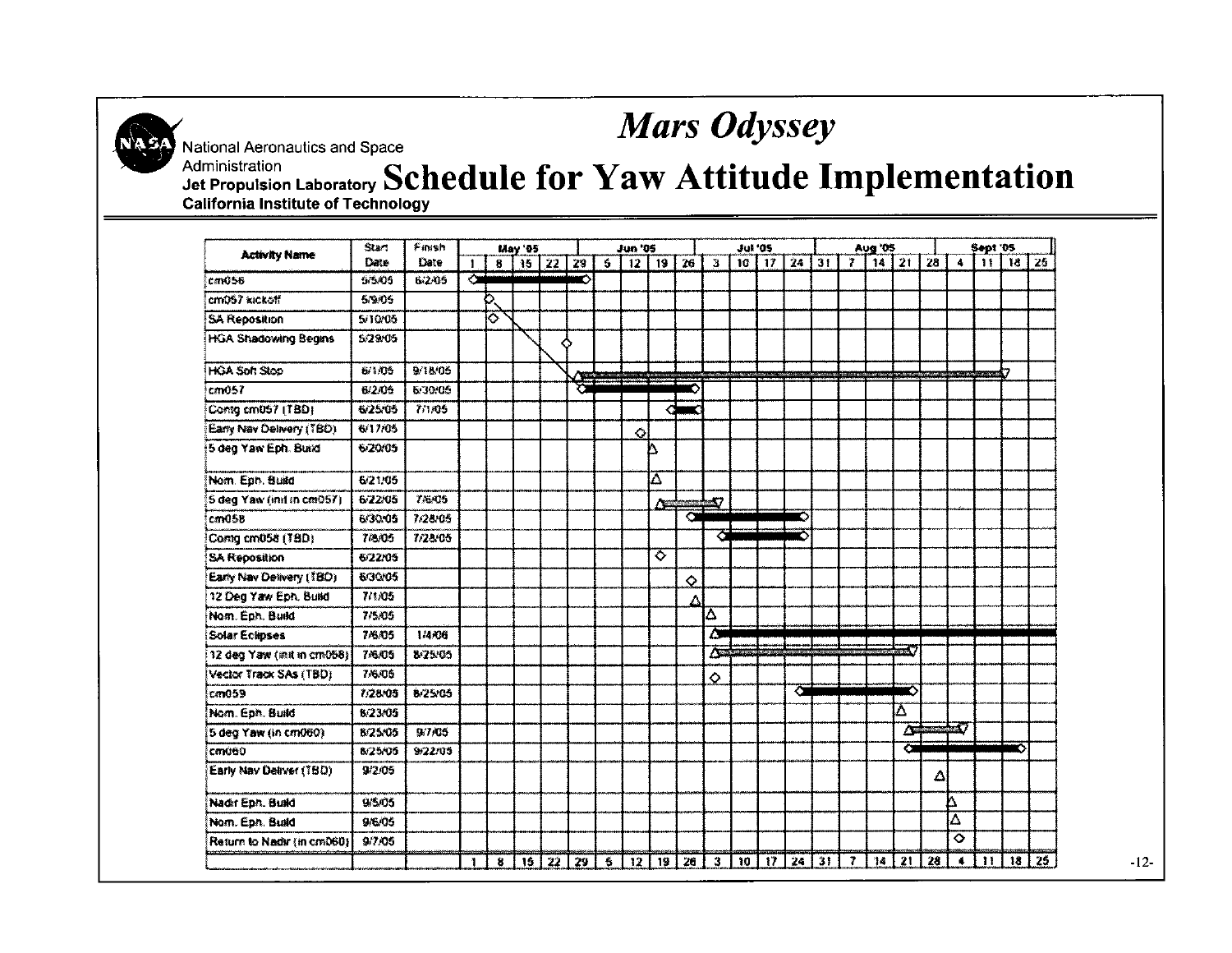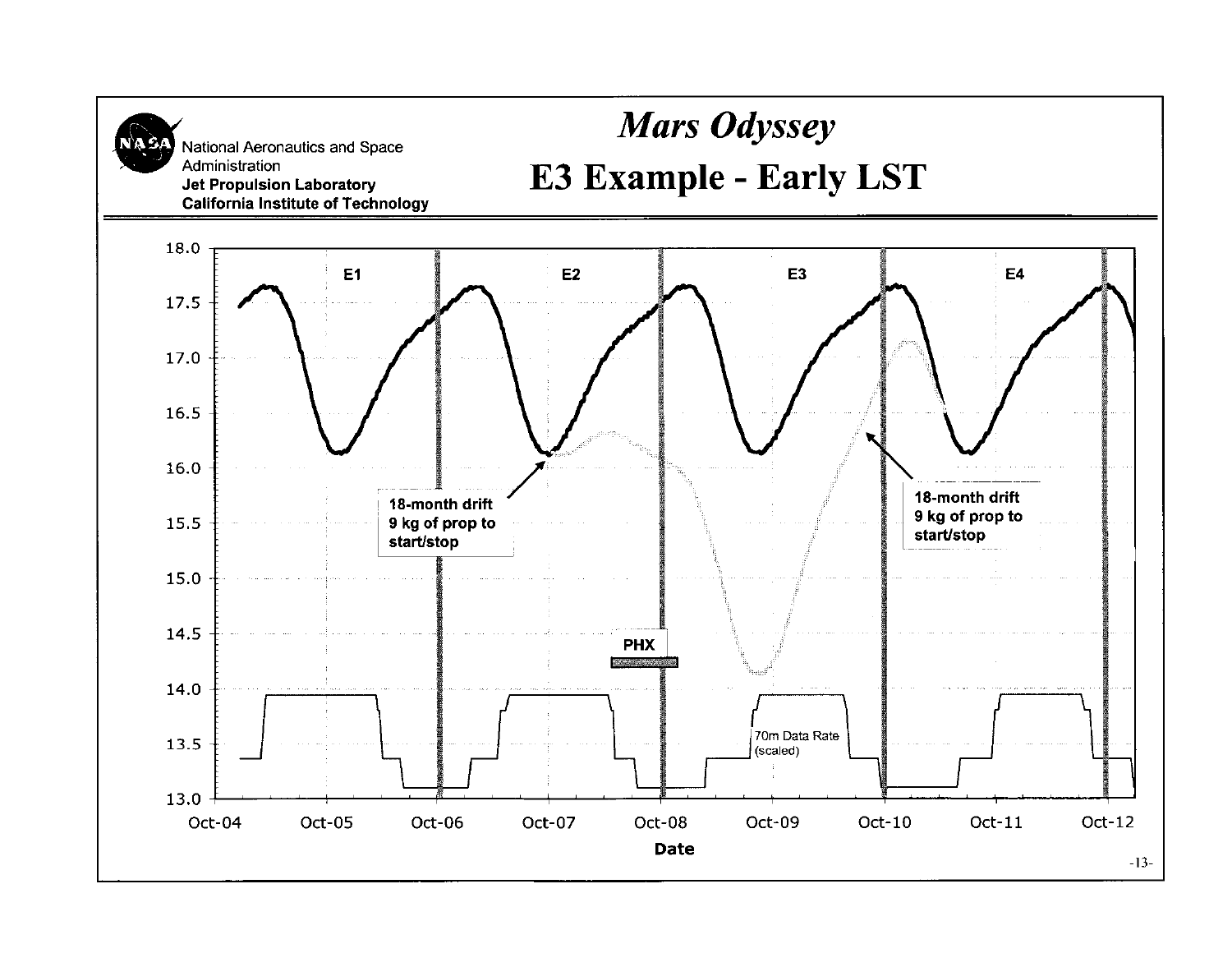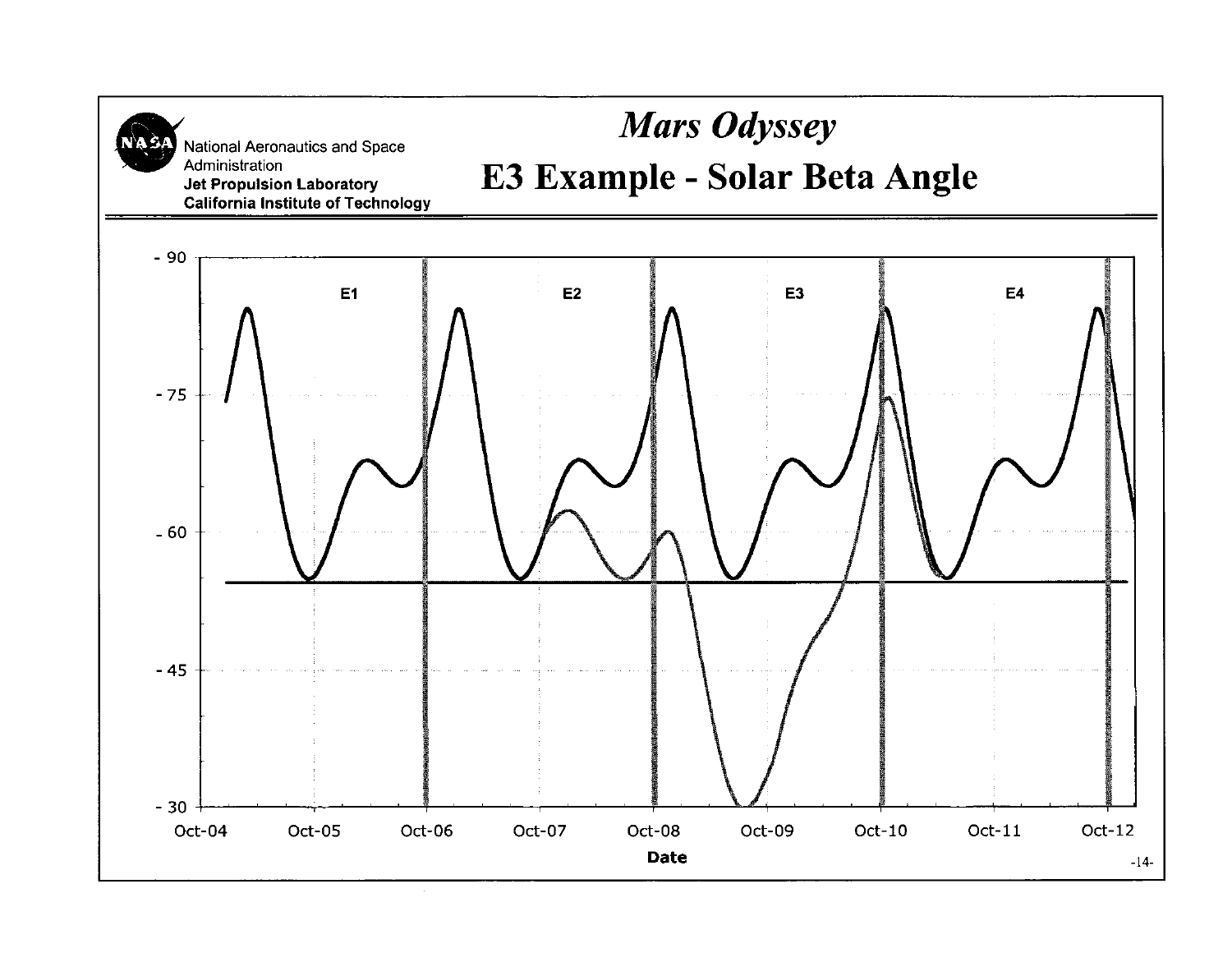

National **Aeronautics and Space** 

#### **Mars Odyssey**

# Administration<br> **Jet Propulsion Laboratory**<br> **California Institute of Technology**<br> **One Year Rolling Schedule**

2005 **Activity Name** Aug Sept Oct Nov **Dec** Jan Feb Mar May Jun Jul Apr **Ground Events Extended Mission GPMC** ≜ **PSG** A ASU A **PDS Deliveries Spacecraft 124 kbps X-band DIL Capability Earth Occultations Solar Eclipse Restricted HGA Pointing Mars Program Support Spirit UHF Relay Support Opportunity UHF Relay Support Phoenix Landing Site Imaging UHF Demonstrations for PHX Atmospheric Monitoring FSW Development** & **Testing** Onboard Readiness  $\triangle$  Concept A In-process **Reviews** Demo Review Review Review **MRO Events** Launch  $\triangle$ Oct Nov **Dec** Jan Feb Mar Apr May Jun Jul Aug Sept  $15 -$